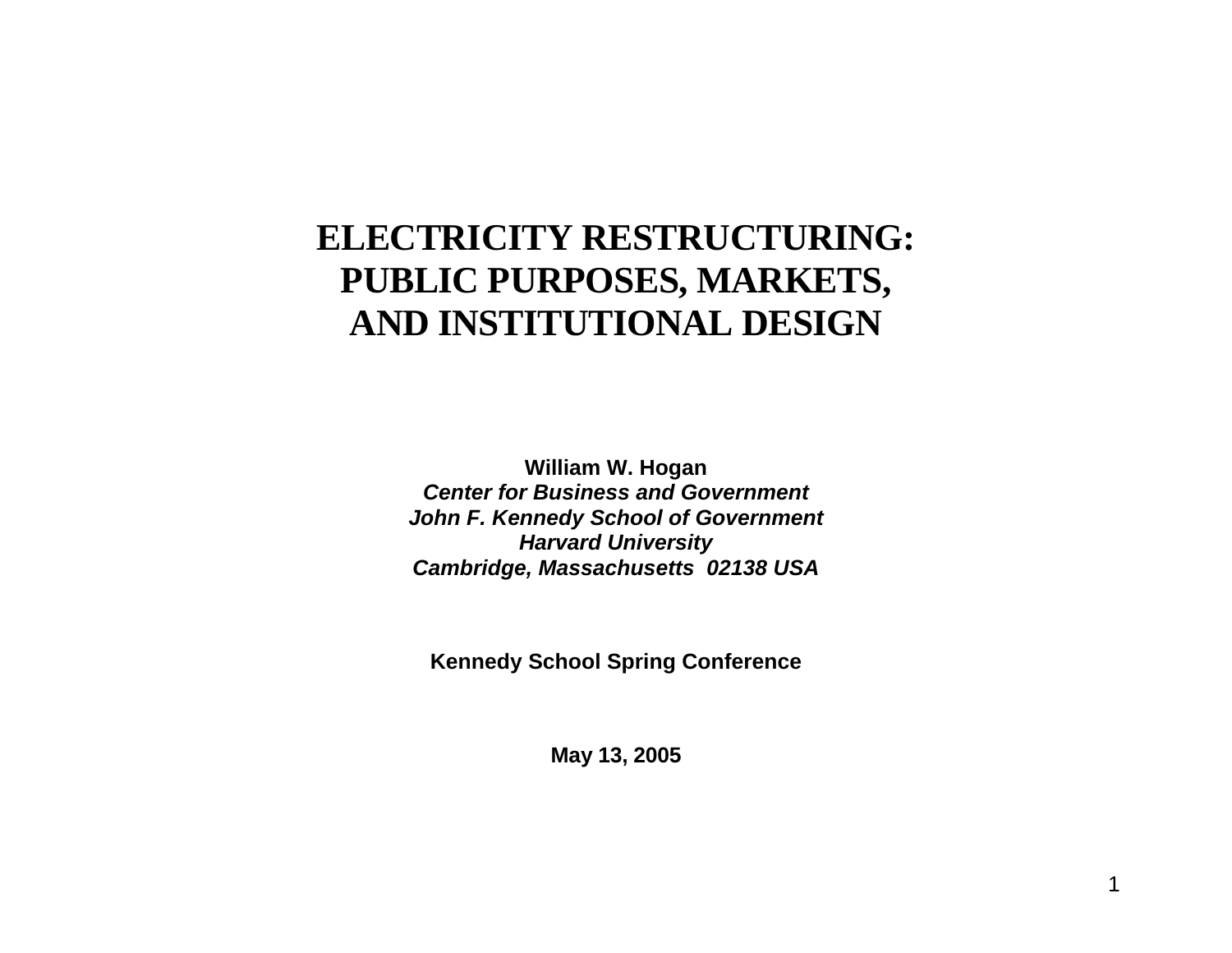**A broad international program is underway, experimenting with new institutional designs for electricity systems.** 

• **Privatization of state owned and operated entities.** 

Privatization is important outside United States. Chile (1982), UK (1989) and more …

• **Reliance on markets to coordinate electricity operations and investment.** 

Chile (1982), UK (1989), Norway (1991), US (1992) and more ….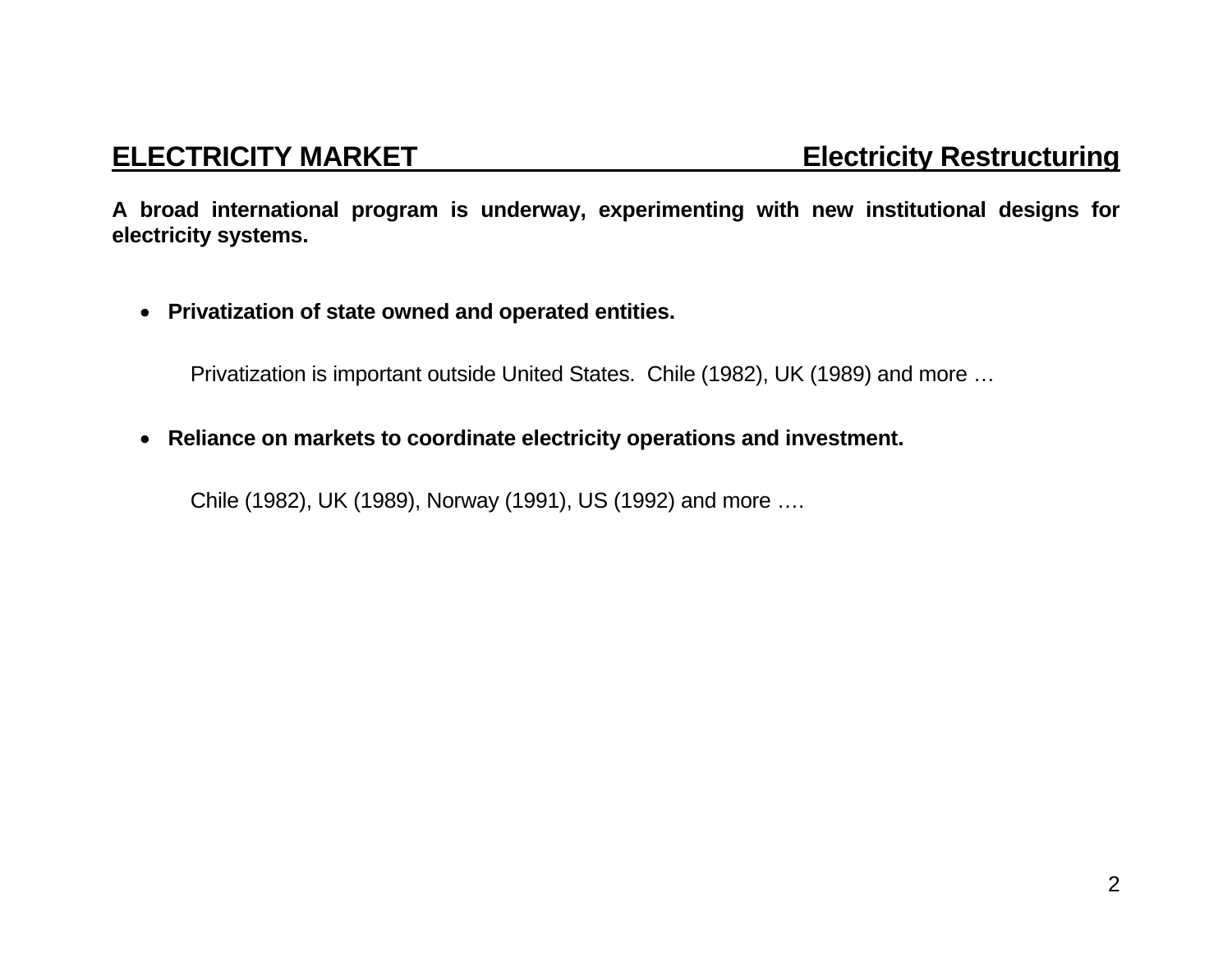**The new policy requires new institutions to pursue public purposes through markets. How do we recognize, design, create, promote, develop, nurture, modify, support, tolerate ... the new institutions?** 

### • **Experiments in the laboratories of democracy.**

Evolutionary approaches for gradual improvements in the efficiency of institutions.

This approach has produced crisis and backlash. **Think Enron**. But also California, Mid-Atlantic region, New England, UK, Texas, Brazil, New Zealand.

"…I abandoned the efficiency view of institutions." (Douglass C. North, Institutions, Institutional Change and Economic Performance, Cambridge University Press, 1990, p.7.)

### • **Gradualism with a purpose.**

Choose a path in a path-dependent world.

Where you end up depends on how you get there.

Avoid bind alleys. Cross the occasional chasm in one large step, not many small steps.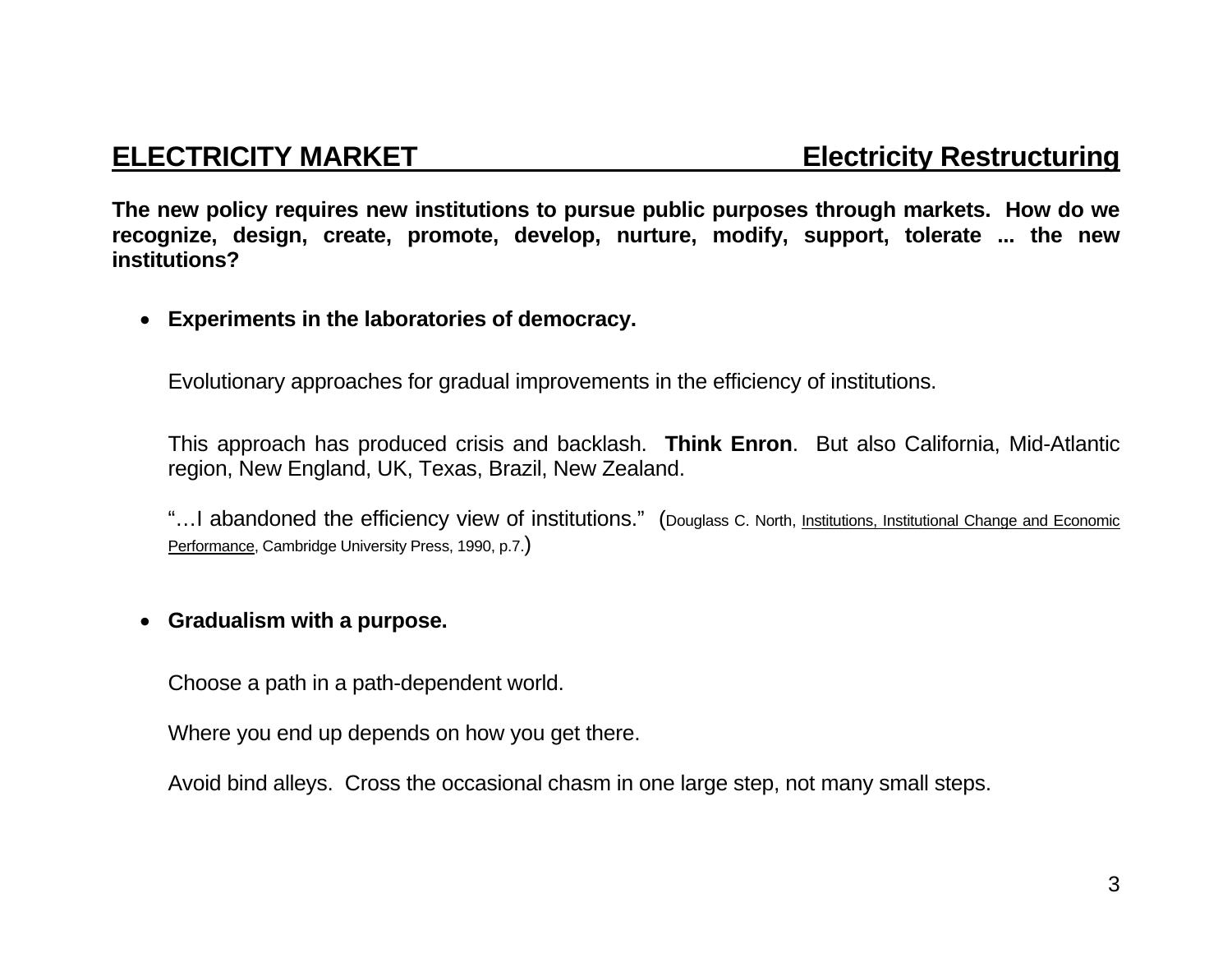**The public policy debate over reshaping the electricity industry confronts major challenges in balancing public interests and reliance on markets.** 

"The need for additional attention to reliability is not necessarily at odds with increasing competition and the improved economic efficiency it brings to bulk power markets. Reliability and economic efficiency can be compatible, but this outcome requires more than reliance on the laws of physics and the principles of economics. It requires sustained, focused efforts by regulators, policy makers, and industry leaders to strengthen and maintain the institutions and rules needed to protect both of these important goals. Regulators must ensure that competition does not erode incentives to comply with reliability requirements, and that reliability requirements do not serve as a



smokescreen for noncompetitive practices." (Blackout Task Force Report, April 2004, p. 140.)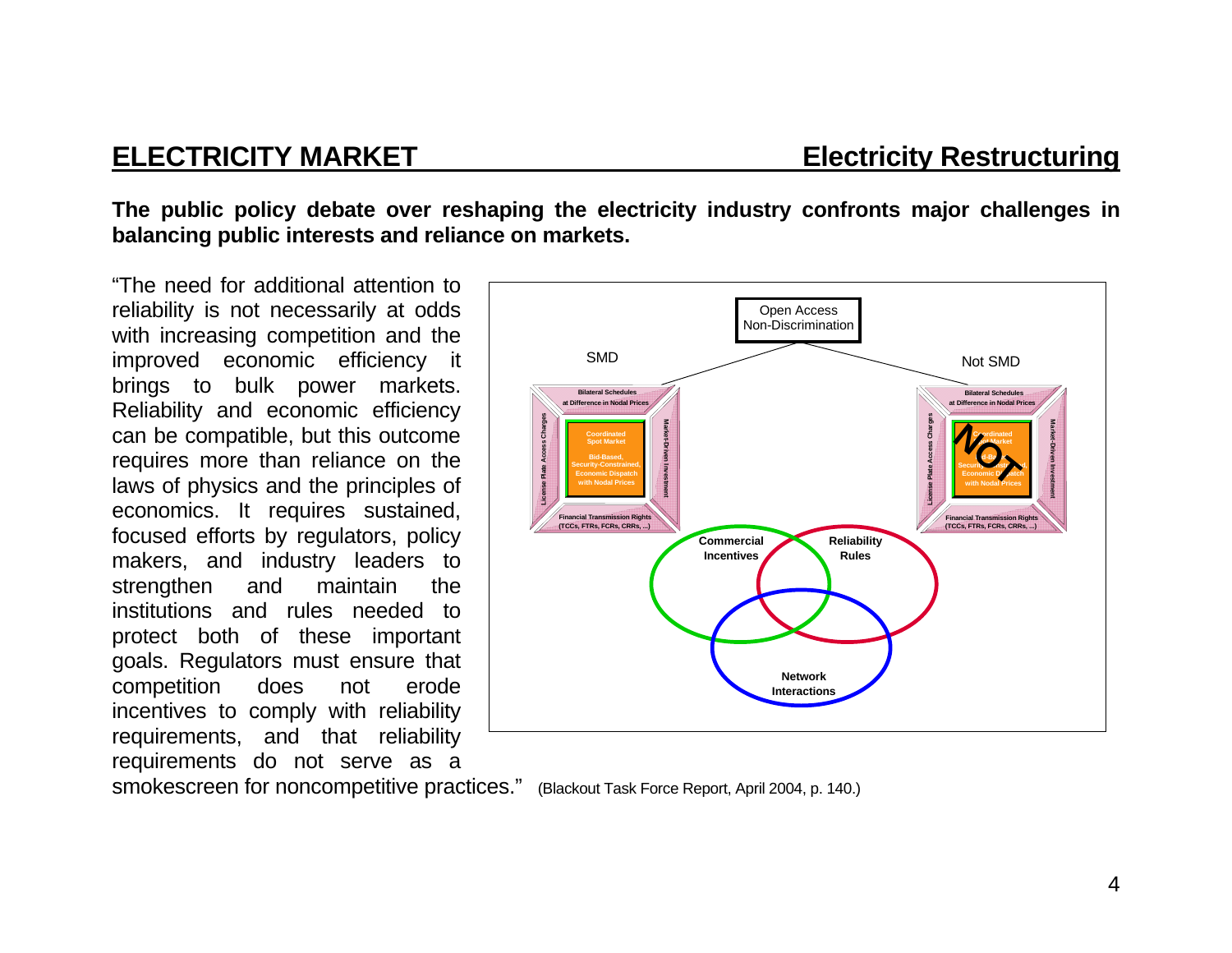**The evolution of electricity restructuring contains a thread of issues related to counterintuitive market design requirements requiring coordination for competition.** 

### **Markets for Power, 1983.** Joskow and Schmalensee.

"The practice of ignoring the critical functions played by the transmission system in many discussions of deregulation almost certainly leads to incorrect conclusions about the optimal structure of an electric power system."<sup>1</sup>

### **The Open Access Rule of Order 888 followed from a lengthy debate about the many details of electricity markets.**

"Today the Commission issues three final, interrelated rules designed to remove impediments to competition in the wholesale bulk power marketplace … . The legal and policy cornerstone of these rules is to remedy undue discrimination in access to the monopoly owned transmission wires that control whether and to whom electricity can be transported in interstate commerce." (FERC, Order 888, April 24, 1996, p. 1.)



<sup>&</sup>lt;sup>1</sup> Paul L. Joskow and Richard Schmalensee, Markets for Power: An Analysis of Electric Utility Deregulation, MIT Press, 1983, p. 63.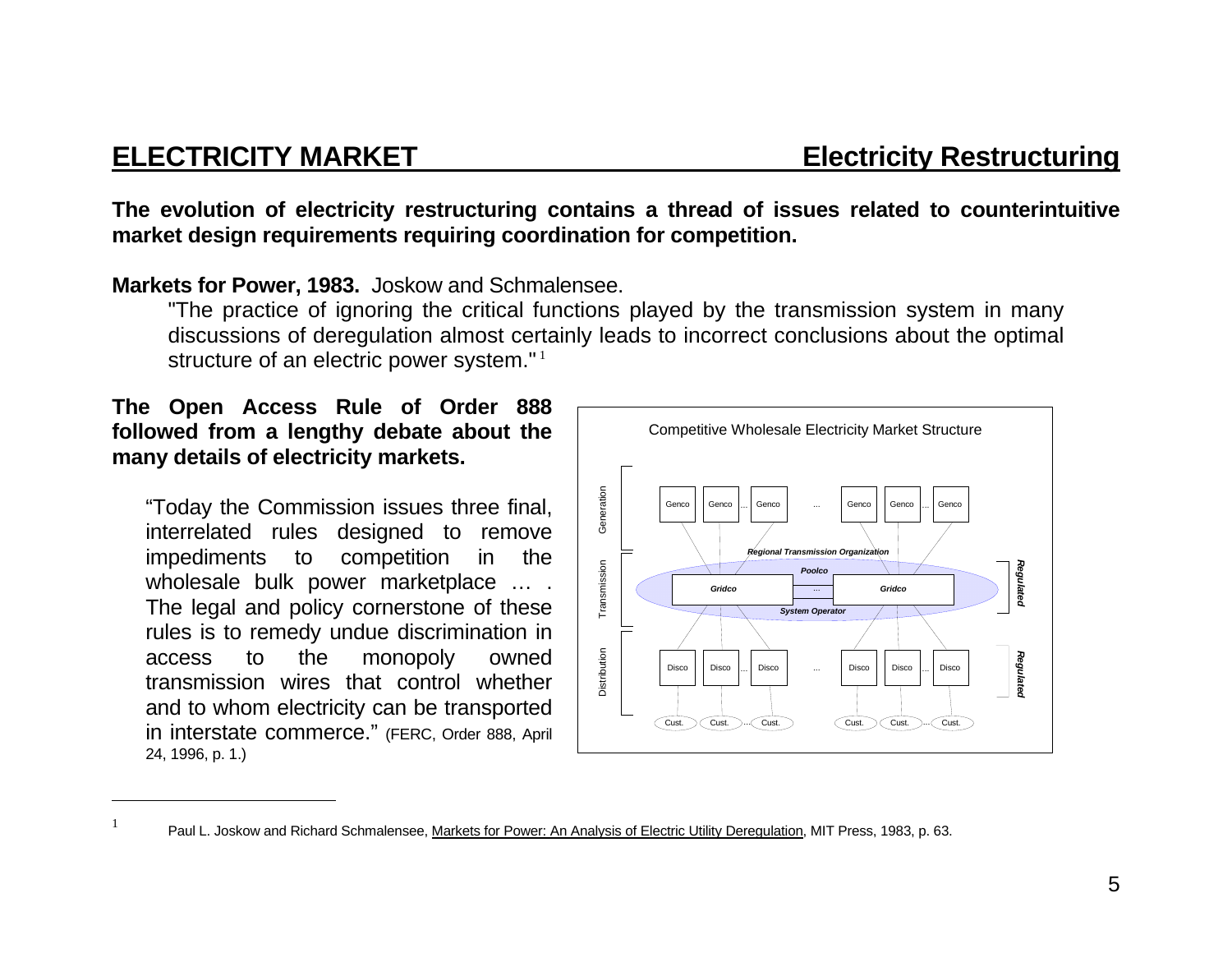### **Under Order 888 the FERC made a crucial choice regarding a central complication of the electricity system.**

"A contract path is simply a path that can be designated to form a single continuous electrical path between the parties to an agreement. Because of the laws of physics, it is unlikely that the actual power flow will follow that contract path. … Flow-based pricing or contracting would be designed to account for the actual power flows on a transmission system. It would take into account the "unscheduled flows" that occur under a contract path regime." (FERC, Order 888, April 24, 1996, footnotes 184- 185, p. 93.)

"We will not, at this time, require that flow-based pricing and contracting be used in the electric industry. In reaching this conclusion, we recognize that there may be difficulties in using a traditional contract path approach in a non-discriminatory open access transmission environment, as described by Hogan and others. At the same time, however, contract path pricing and contracting is the longstanding approach used in the electric industry and it is the approach familiar to all participants in the industry. To require now a dramatic overhaul of the traditional approach such as a shift to some form of flow-based pricing and contracting could severely slow, if not derail for some time, the move to open access and more competitive wholesale bulk power markets. In addition, we believe it is premature for the Commission to impose generically a new pricing regime without the benefit of any experience with such pricing. We welcome new and innovative proposals, but we will not impose them in this Rule." (FERC, Order 888, April 24, 1996, p. 96.)

**Hence, although the fictional contract path approach would not work in theory, maintaining the fiction would be less disruptive in moving quickly to open access and an expanded competitive market!**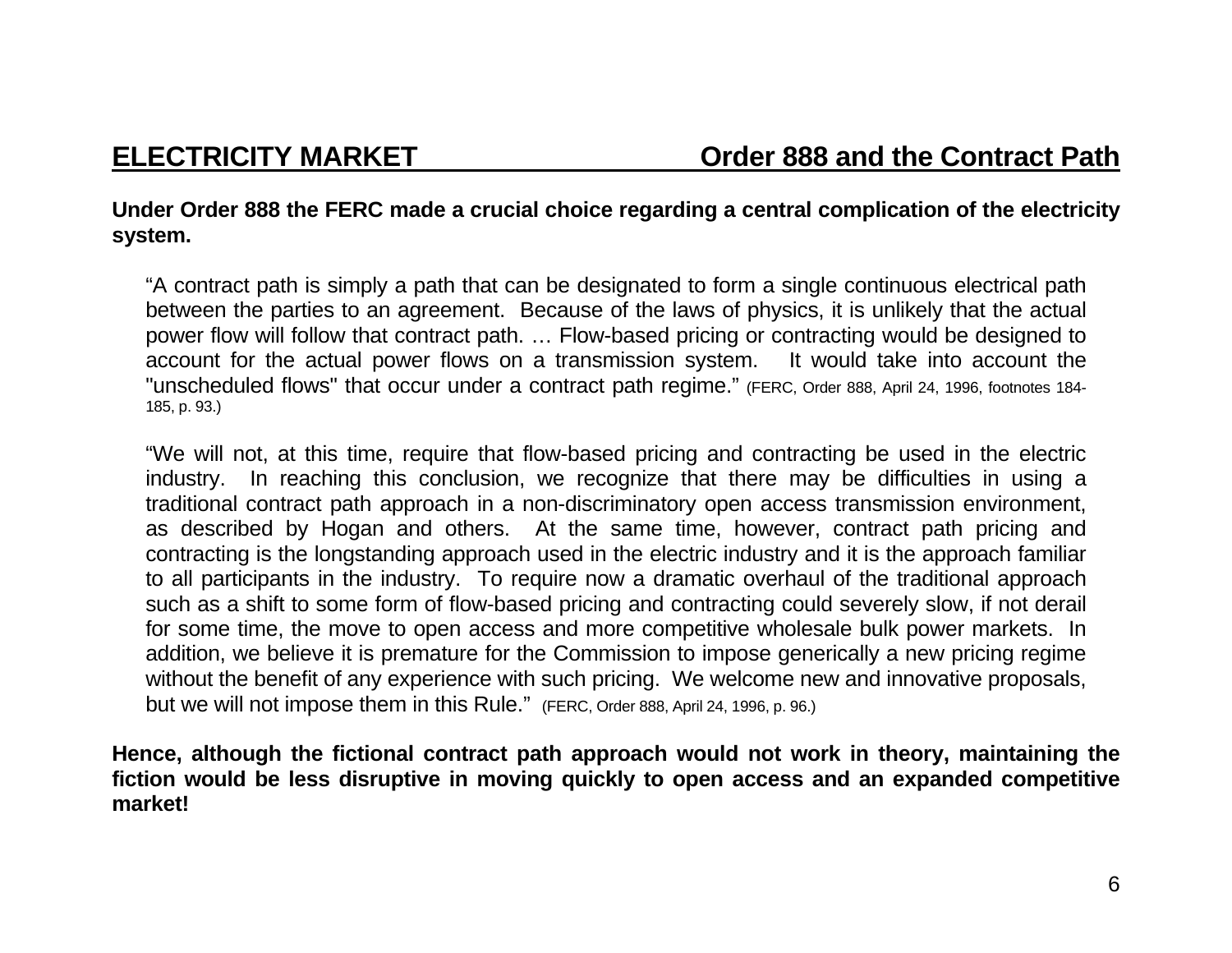**Good design begins with the real-time market, and works backward. A common failure mode starts with the forward market, without specifying the rules and prices that would apply in real time.** 

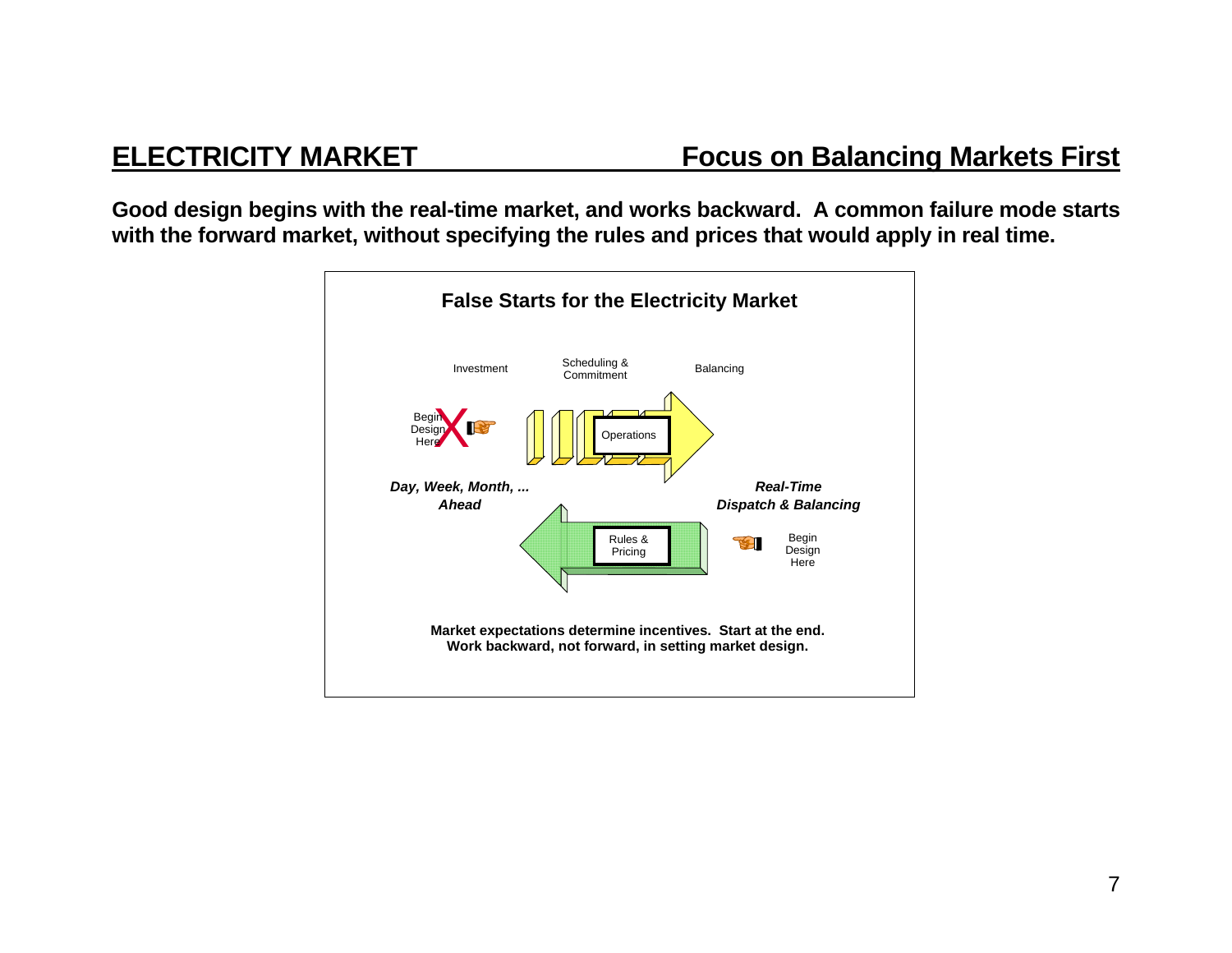**The core elements of successful market design follow from the basic principles of ideal competitive markets.** 

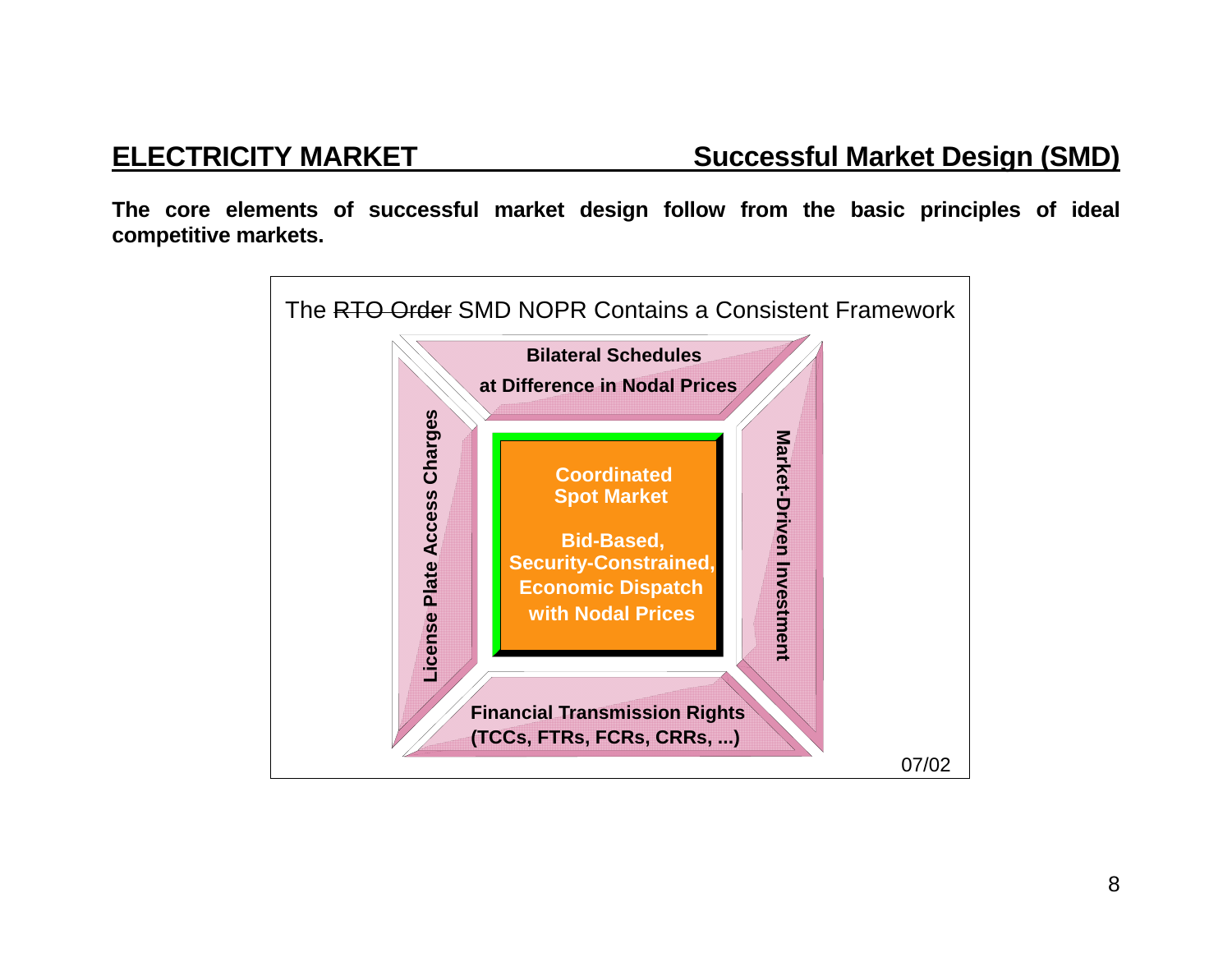**Turning away from SMD is either turning away from open access, or embarking on a painful and circuitous route. With its core elements, SMD is the only design that works both in theory and in practice.** 

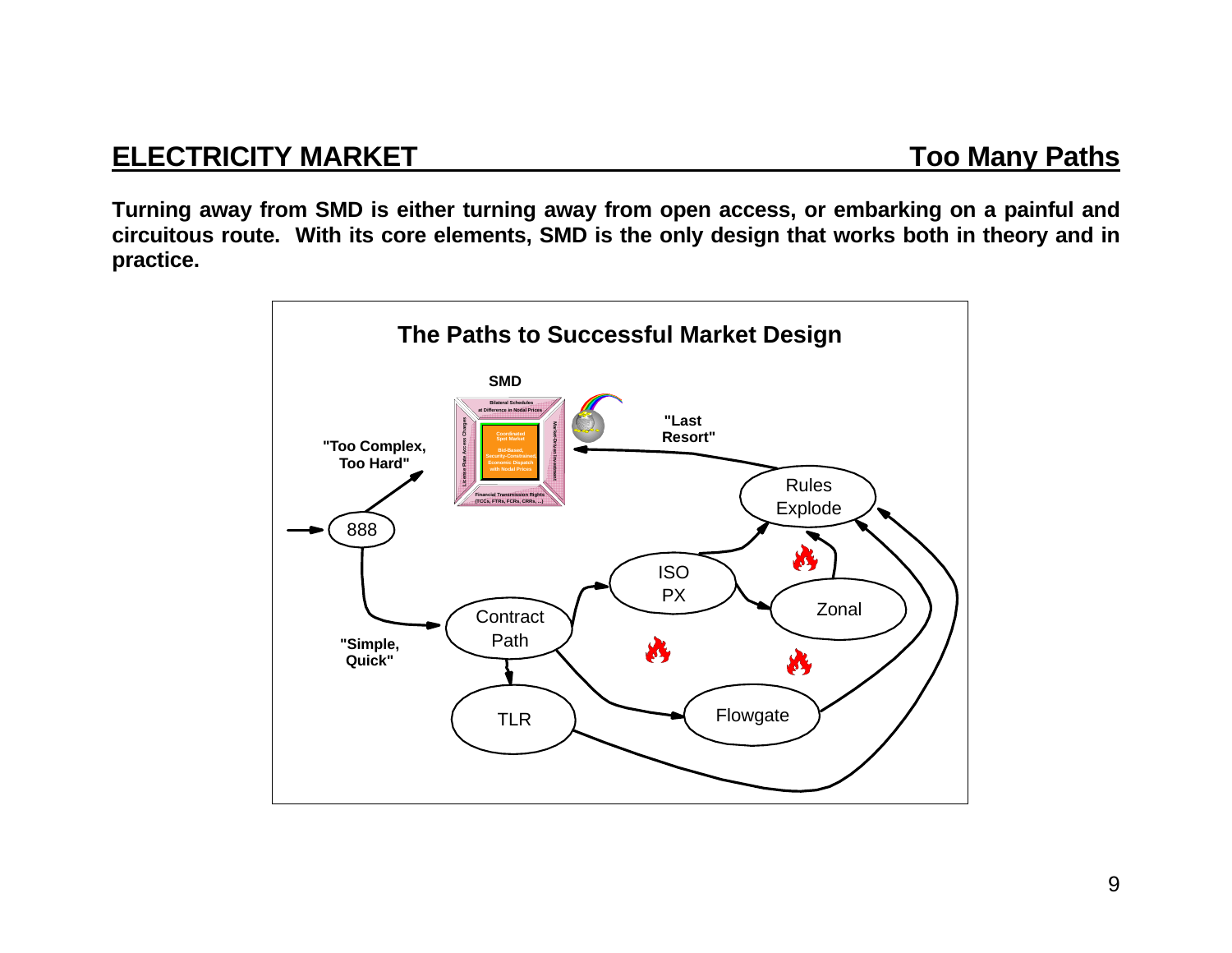**The core SMD elements provide the necessary foundation for open access and wholesale electricity markets. However, the core elements by themselves are not yet sufficient. The challenge is to build on the foundation:** 

- Better demand response.
- Scarcity pricing in practice as well as in theory.
- Energy limited facilities.
- Seams across the integrated grid.
- Long-term financial transmission rights.
- Transmission investment.
- Make power mitigation.
- Resource adequacy.
- Long-term incentives for Regional Transmission Organizations.
- •**…**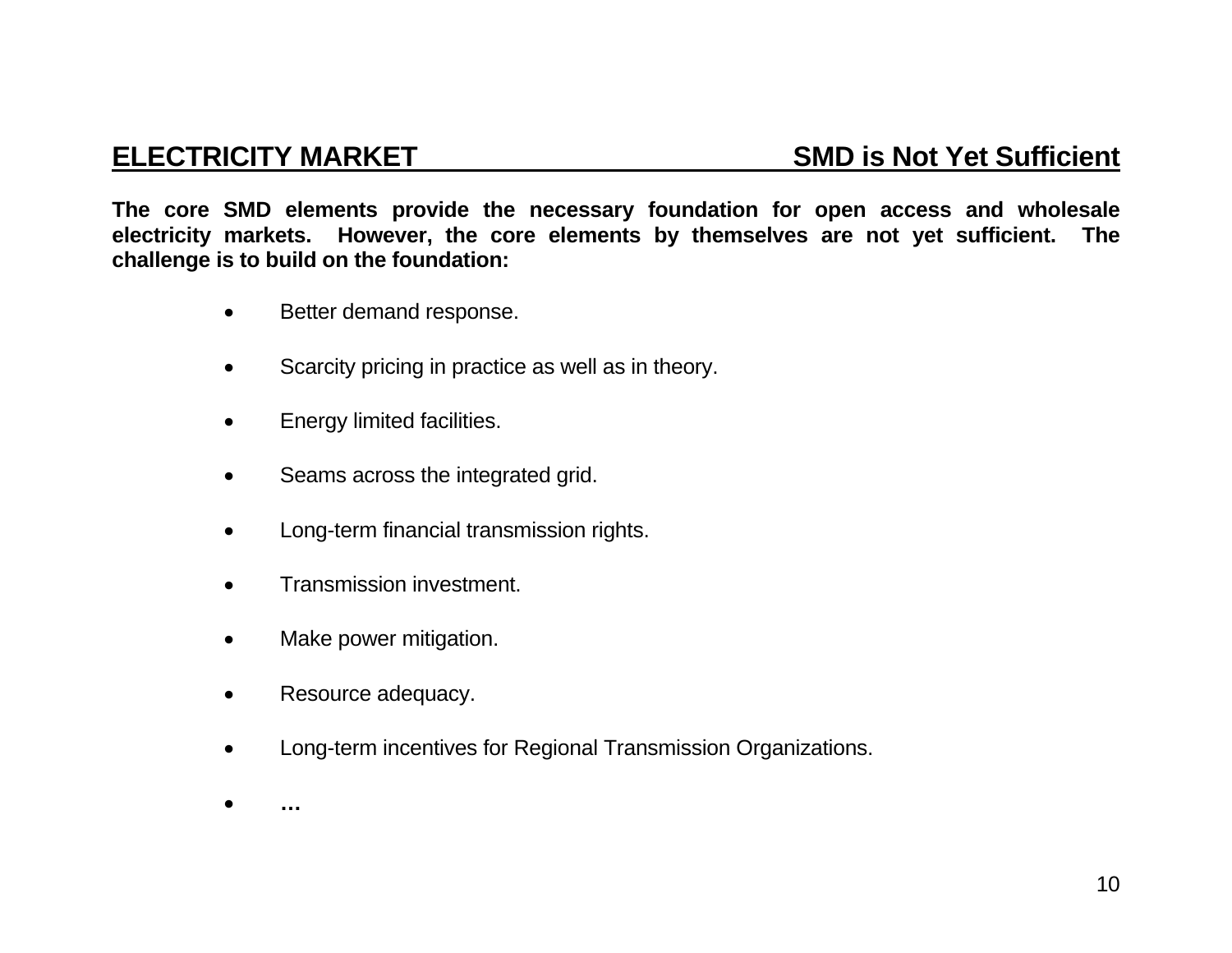**For the international experiment in using electricity markets for public purposes, ultimate success is an open question.** 

## **From Down Under**

"Plans for desperately needed new power generation are up in the air again. … [The New Zealand Labour Government's move] has the potential to up-end the electricity industry and turn back the clock to central planning. Electricity transmission is already centrally planned by state-owned Transpower.

"'The question is, should you centrally plan the alternatives,' Mr Hemmingway [Electricity Commission chairman] says. 'Do you give companies a leg-up in the form of a subsidy to undertake the alternatives? And, how would a package of centrally implemented alternatives distort the market?

"'How far we go down this slippery slope back toward central planning is a central question here. It's the key to our deliberations. We are aware of the slippery slope danger but we are also aware that if there are alternatives out there that are less expensive than the transmission line we ought not let them go to waste.'" (The Press, Christchurch, New Zealand, April 30, 2005.)

# **From Washington DC**

"After holding its draft transmission pricing policy statement for more than two years, the federal Energy Regulatory Commission now says it will issue a final statement in two months…. The policy statement should address which customers pay for transmission expansion, [Commissioner Suedeen] Kelly said. The more expansively costs are spread, the more transmission will be built, she added, indicating that the approach called 'participant funding' should be reserved for projects with isolated benefits. 'I don't really want to use the word 'socialization,' because I think there is an argument to be made that all those people [on the grid] benefit.'" (Power Markets Week, May 2, 2005, p. 9.)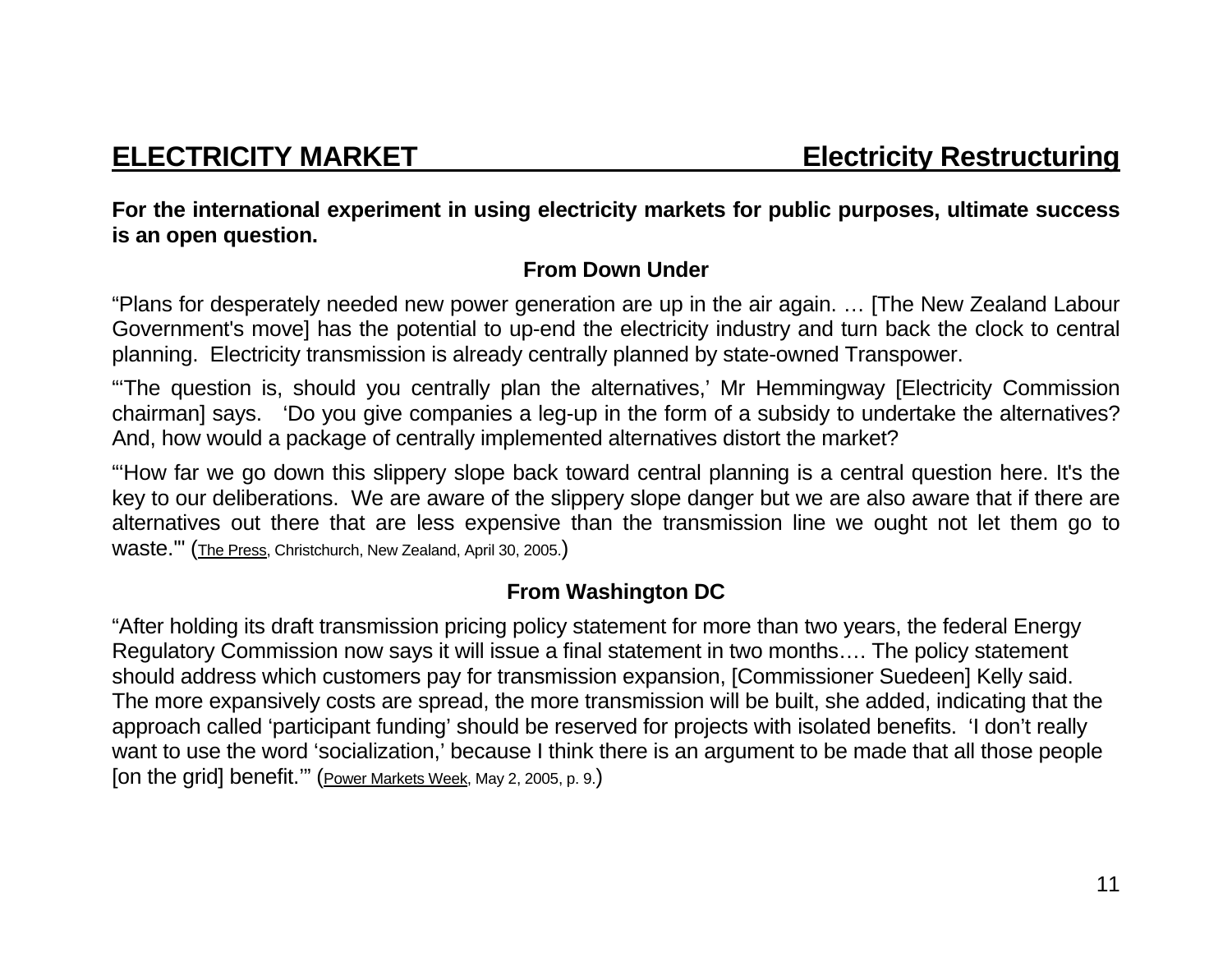# **ELECTRICITY RESTRUCTURING ELECTRICITY RESTRUCTURING**

**The Harvard Electricity Policy Group includes participants from the spectrum across business and government, across interests and ideas. The discussions are off the record, but there is wide dissemination of the ideas.** 



**Web**

Results **1** - **10** of about **30,900,000** for **electricity policy**. (**0.28** seconds)

### Harvard **Electricity Policy** Group

On-line access to publications on **policy** topics related to the transition to a more competitive **electricity** market in the US.

www.ksg.harvard.edu/hepg/ - 47k - Cached - Similar pages

National Council on **Electricity Policy**

**...** Established in the 1994, the National Council on **Electricity Policy** is a **...** AComprehensive View US **Electric** Restructuring with **Policy** Options for the **...** www.ncouncil.org/ - 9k - Cached - Similar pages

The immediate discussion topics address issue from six months to two years over the horizon. The research activities have a longer view and deal with core analytical issues at the center of the interaction between business and government.